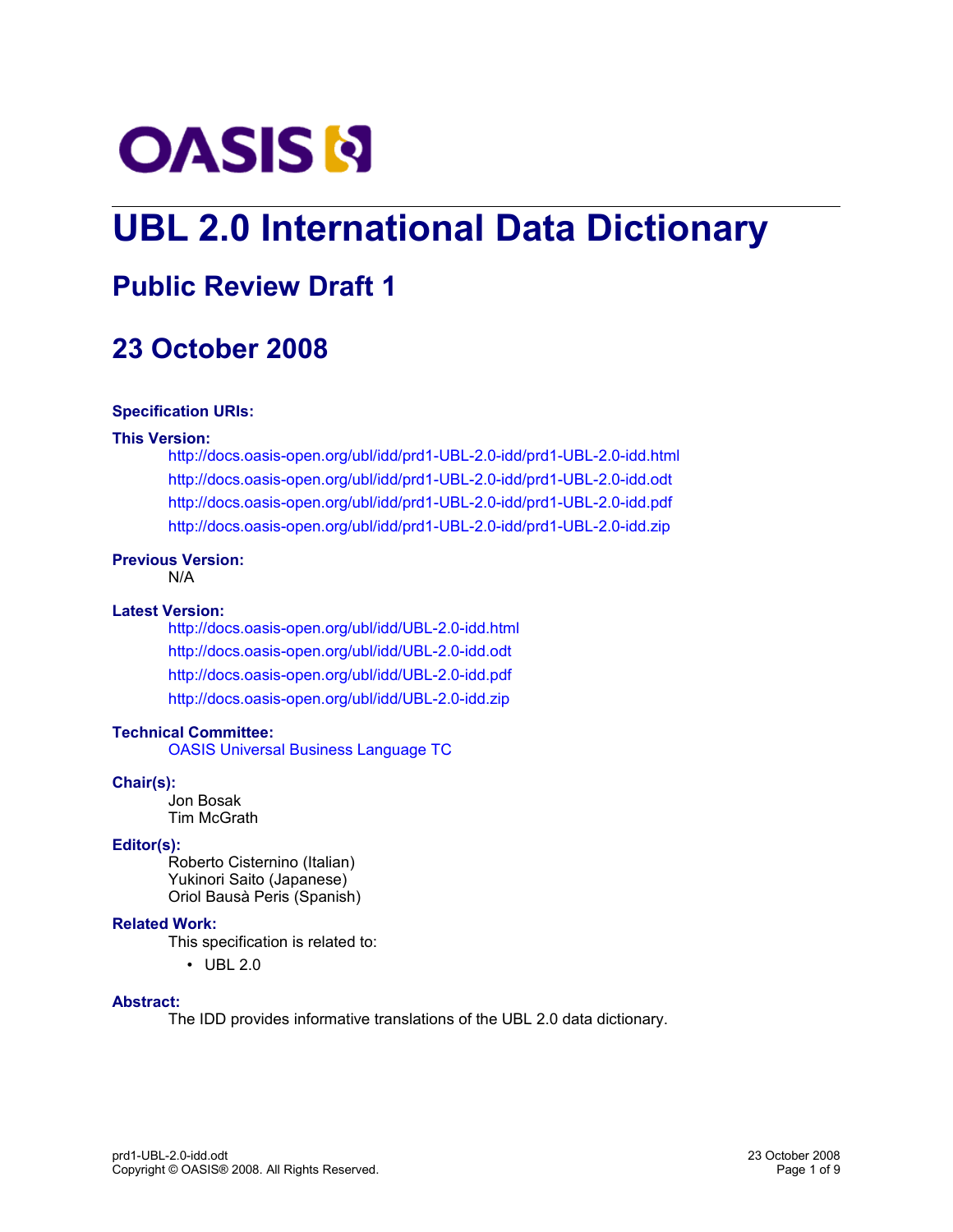### **Status:**

This document was last revised or approved by the UBL TC on the above date. The level of approval is also listed above. Check the "Latest Version" or "Latest Approved Version" location noted above for possible later revisions of this document.

Technical Committee members should send comments on this specification to the Technical Committee's email list. Others should send comments to the Technical Committee by using the "Send A Comment" button on the Technical Committee's web page at [http://www.oasis-open.org/](http://www.oasis-open.org/committees/ubl/) [committees/ubl/](http://www.oasis-open.org/committees/ubl/).

For information on whether any patents have been disclosed that may be essential to implementing this specification, and any offers of patent licensing terms, please refer to the Intellectual Property Rights section of the Technical Committee web page [\(http://www.oasis](http://www.oasis-open.org/committees/ubl/ipr.php)[open.org/committees/ubl/ipr.php\)](http://www.oasis-open.org/committees/ubl/ipr.php)..

If there is a non-normative errata page for this specification, it is located at [http://www.oasis](http://www.oasis-open.org/committees/ubl/)[open.org/committees/ubl/.](http://www.oasis-open.org/committees/ubl/)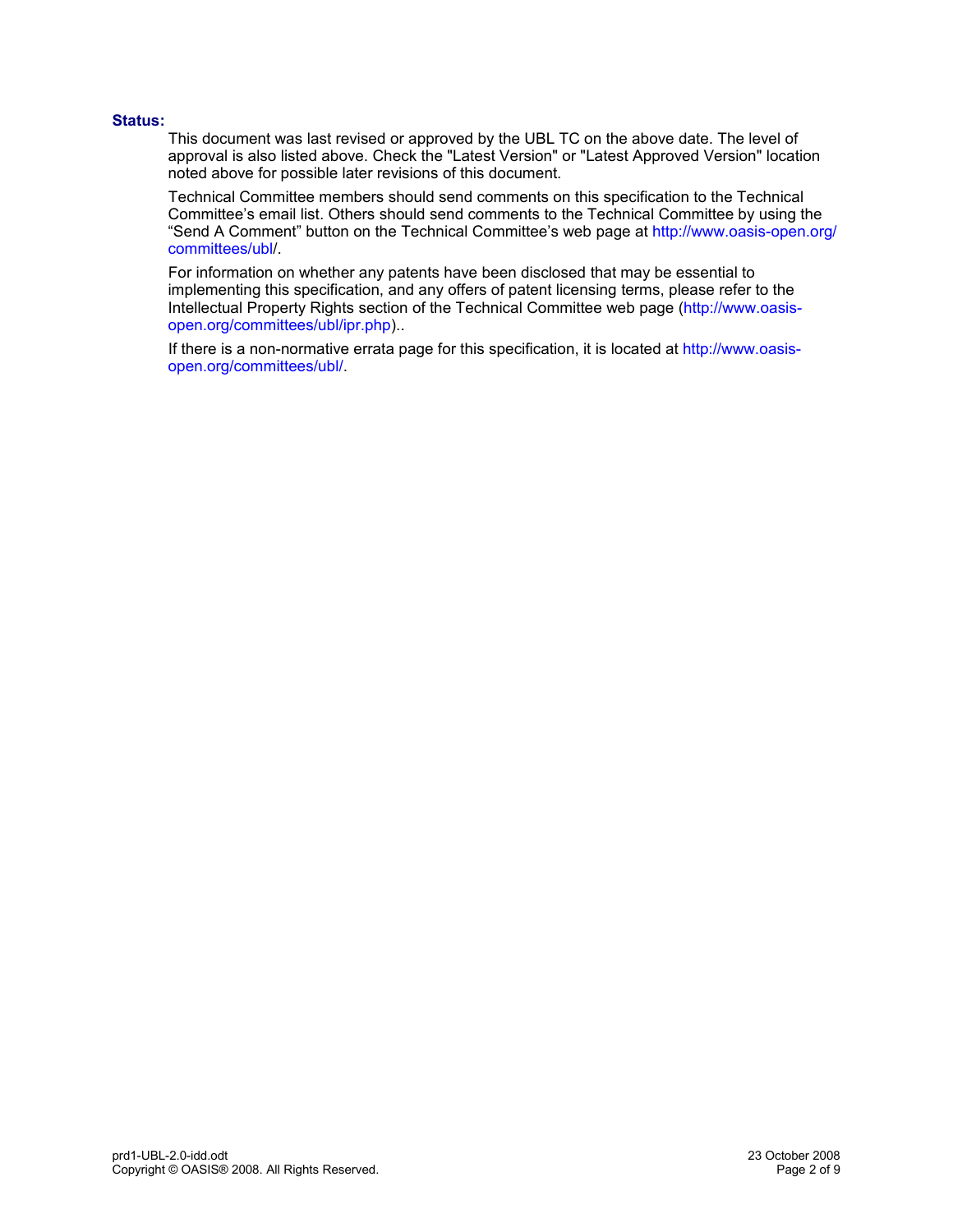# **Notices**

Copyright © OASIS® 2008. All Rights Reserved.

All capitalized terms in the following text have the meanings assigned to them in the OASIS Intellectual Property Rights Policy (the "OASIS IPR Policy"). The full Policy may be found at the OASIS website.

This document and translations of it may be copied and furnished to others, and derivative works that comment on or otherwise explain it or assist in its implementation may be prepared, copied, published, and distributed, in whole or in part, without restriction of any kind, provided that the above copyright notice and this section are included on all such copies and derivative works. However, this document itself may not be modified in any way, including by removing the copyright notice or references to OASIS, except as needed for the purpose of developing any document or deliverable produced by an OASIS Technical Committee (in which case the rules applicable to copyrights, as set forth in the OASIS IPR Policy, must be followed) or as required to translate it into languages other than English.

The limited permissions granted above are perpetual and will not be revoked by OASIS or its successors or assigns.

This document and the information contained herein is provided on an "AS IS" basis and OASIS DISCLAIMS ALL WARRANTIES, EXPRESS OR IMPLIED, INCLUDING BUT NOT LIMITED TO ANY WARRANTY THAT THE USE OF THE INFORMATION HEREIN WILL NOT INFRINGE ANY OWNERSHIP RIGHTS OR ANY IMPLIED WARRANTIES OF MERCHANTABILITY OR FITNESS FOR A PARTICULAR PURPOSE.

OASIS requests that any OASIS Party or any other party that believes it has patent claims that would necessarily be infringed by implementations of this OASIS Committee Specification or OASIS Standard, to notify OASIS TC Administrator and provide an indication of its willingness to grant patent licenses to such patent claims in a manner consistent with the IPR Mode of the OASIS Technical Committee that produced this specification.

OASIS invites any party to contact the OASIS TC Administrator if it is aware of a claim of ownership of any patent claims that would necessarily be infringed by implementations of this specification by a patent holder that is not willing to provide a license to such patent claims in a manner consistent with the IPR Mode of the OASIS Technical Committee that produced this specification. OASIS may include such claims on its website, but disclaims any obligation to do so.

OASIS takes no position regarding the validity or scope of any intellectual property or other rights that might be claimed to pertain to the implementation or use of the technology described in this document or the extent to which any license under such rights might or might not be available; neither does it represent that it has made any effort to identify any such rights. Information on OASIS' procedures with respect to rights in any document or deliverable produced by an OASIS Technical Committee can be found on the OASIS website. Copies of claims of rights made available for publication and any assurances of licenses to be made available, or the result of an attempt made to obtain a general license or permission for the use of such proprietary rights by implementers or users of this OASIS Committee Specification or OASIS Standard, can be obtained from the OASIS TC Administrator. OASIS makes no representation that any information or list of intellectual property rights will at any time be complete, or that any claims in such list are, in fact, Essential Claims.

The names "OASIS" and "UBL" are trademarks of [OASIS,](http://www.oasis-open.org/) the owner and developer of this specification, and should be used only to refer to the organization and its official outputs. OASIS welcomes reference to, and implementation and use of, specifications, while reserving the right to enforce its marks against misleading uses. Please see<http://www.oasis-open.org/who/trademark.php>for above guidance.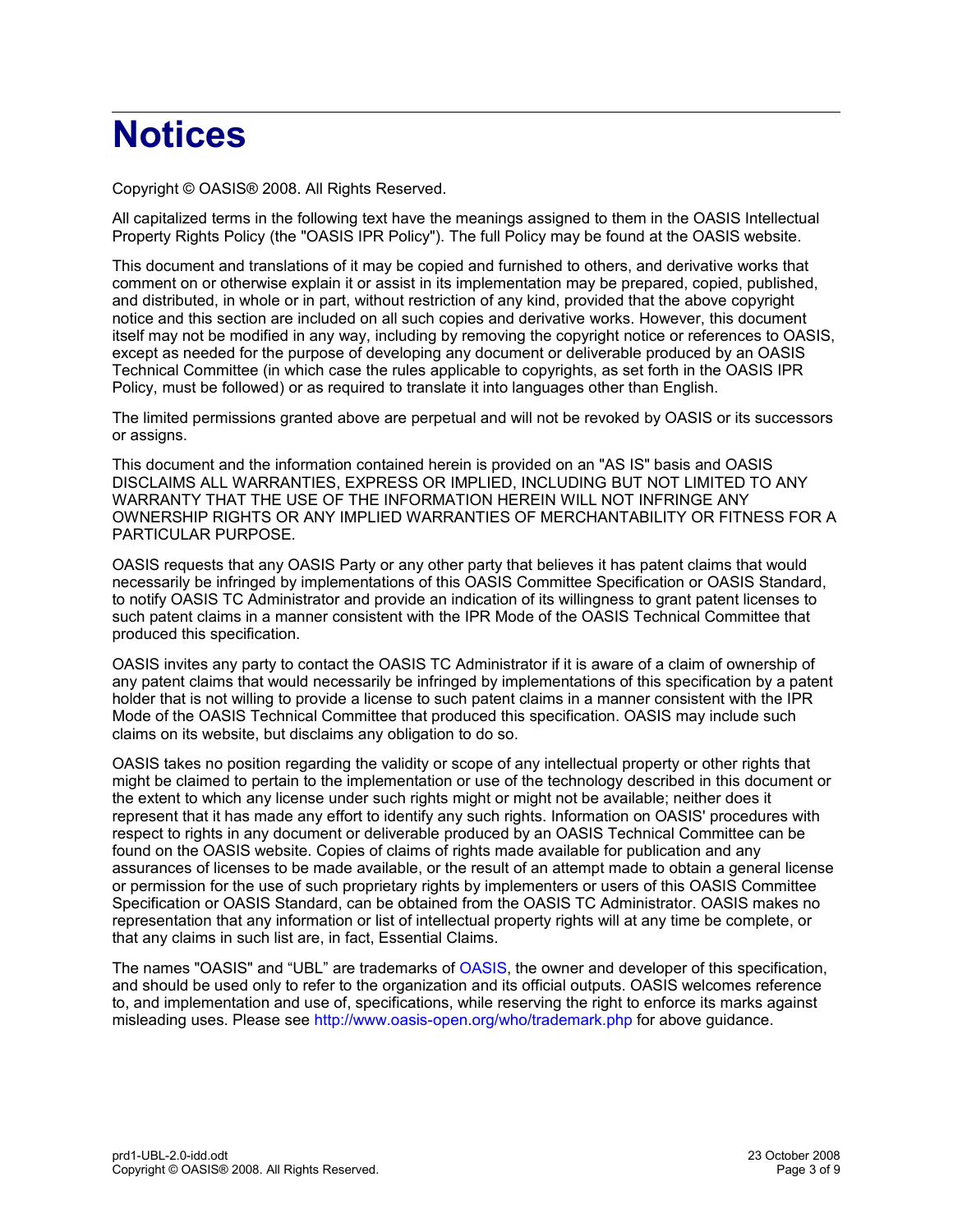## **Table of Contents**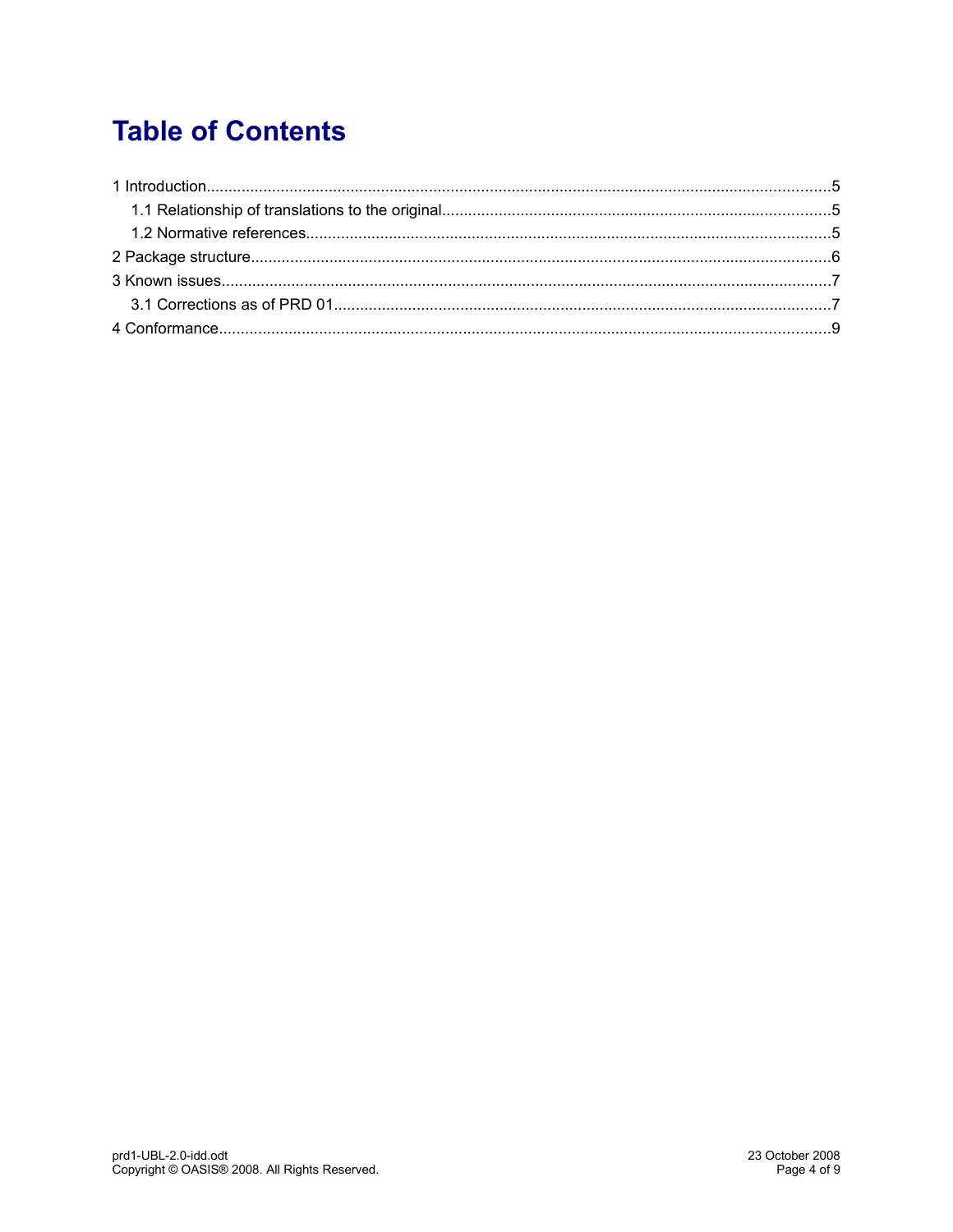## **1 Introduction**

UBL, the Universal Business Language, defines standard XML representations of common business documents such as purchase orders, invoices, and shipping notices. UBL 1.0, released as an OASIS Standard in November 2004, normatively defines over 600 standard business terms (represented as XML

- element names) that serve as the basis for eight basic standard XML business document types. These English-language names and their corresponding definitions constitute the UBL 1.0 data dictionary – not a separate publication, but simply a label for the collection of all the element names and definitions contained in the UBL 1.0 data model spreadsheets and in the XML schemas generated from these data models. 5
- As an informational aid for UBL users, UBL localization subcommittees subsequently translated all of the UBL 1.0 definitions into Chinese (traditional and simplified), Japanese, Korean, Spanish, and Italian. These translations were published in a single merged spreadsheet called the UBL 1.0 International Data Dictionary (IDD). 10
- With input from a number of government agencies in Europe and Asia, UBL 2.0, released as an OASIS Standard in December 2006, greatly expanded both the UBL document set and the library of UBL information items upon which they are based, adding terms and document types to support a broad range of additional functions needed for government procurement. The resulting UBL 2.0 data dictionary contains more than 1900 standard element names and their English-language definitions. The UBL localization subcommittees are now in the process of translating this much larger collection. 15
- As the translation effort is expected to take some time, the UBL Technical Committee is releasing the UBL 2.0 IDD in stages as the localization subcommittees complete their work in order to begin the public review that is an integral part of the OASIS specification process. This first release contains translations of all the UBL 2.0 data definitions into Japanese, Italian, and Spanish; subsequent releases will add further translations as they become available.  $20$

#### **1.1 Relationship of translations to the original** 25

The English-language data definitions contained in UBL 2.0 (as updated by Errata 01; see "Known issues" below) are *normative.* In other words, it is these definitions that must be referred to in resolving disputes over meaning that may arise in the use of XML documents purporting to comply with the UBL 2.0 standard, *regardless of the language community in which the documents are employed.* The translated definitions, on the other hand, are *informative;* they exist as aids in understanding the Englishlanguage definitions, not as replacements for those definitions.

### **1.2 Normative references**

 $30$ 

|    | <b>IRFC 21191</b> | S. Bradner. Key words for use in RFCs to Indicate Requirement Levels. IETF<br>RFC 2119, March 1997. http://www.ietf.org/rfc/rfc2119.txt |
|----|-------------------|-----------------------------------------------------------------------------------------------------------------------------------------|
| 35 | <b>IUBL 2.01</b>  | Universal Business Language v2.0. http://docs.oasis-open.org/ubl/os-UBL-2.0/                                                            |
|    |                   | [UBL 2.0 Update] UBL 2.0 Update Package (Errata 01). http://docs.oasis-open.org/ubl/os-UBL-2.0-<br>update/                              |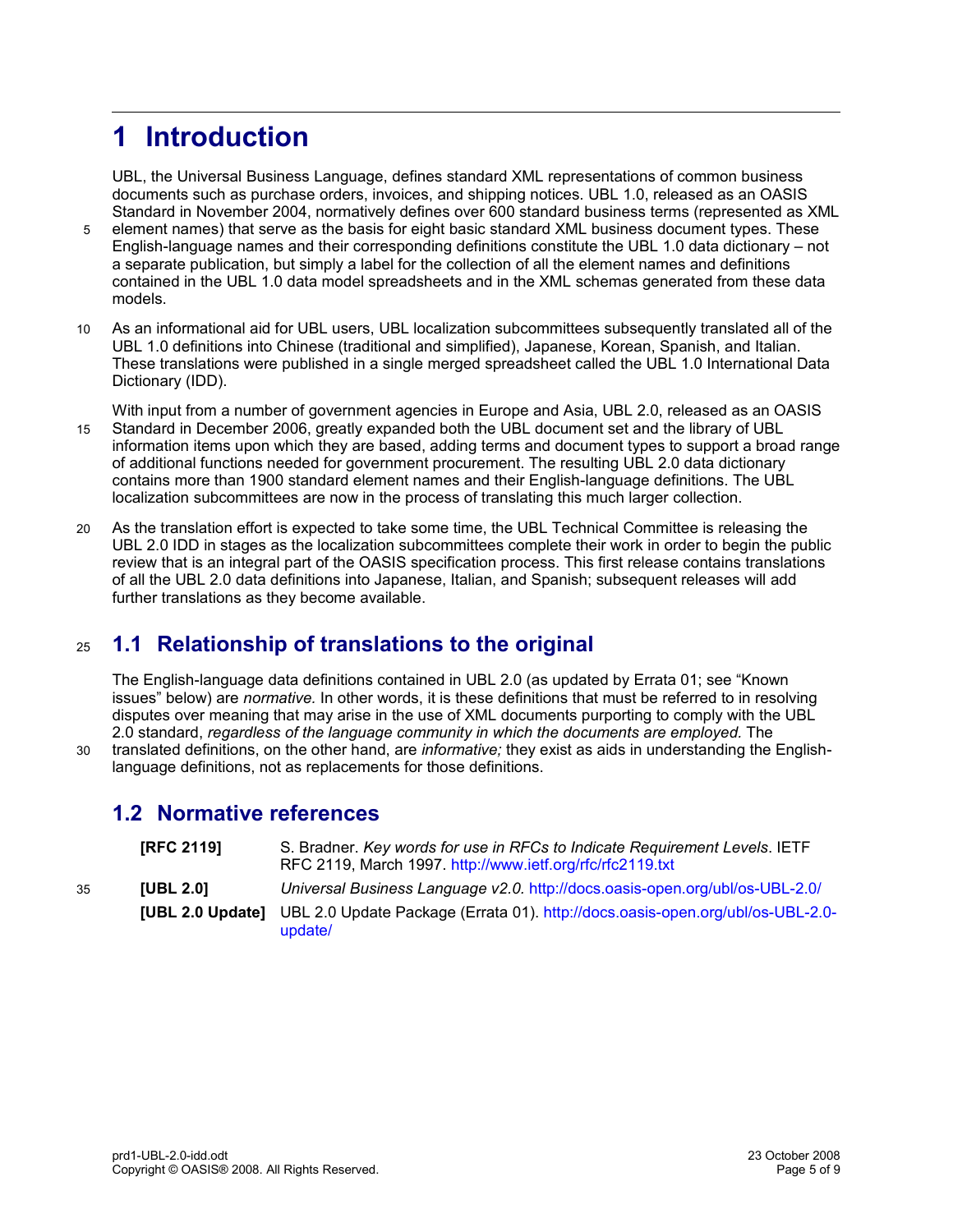## **2 Package structure**

To essentialize content for users in specific language communities and facilitate revisions expected from public review, the current release does not attempt to merge the various translations it contains into a single spreadsheet as done in the UBL 1.0 IDD; instead, it retains the structure of the data models as published in UBL 2.0 itself. These are organized within each language directory under two subdirectories called common and maindoc, which are described in detail in Appendix D of the UBL 2.0 standard [\(http://](http://docs.oasis-open.org/ubl/os-UBL-2.0/UBL-2.0.html#MODELS) [docs.oasis-open.org/ubl/os-UBL-2.0/UBL-2.0.html#MODELS\)](http://docs.oasis-open.org/ubl/os-UBL-2.0/UBL-2.0.html#MODELS). As in the original release, the data model spreadsheets are provided in both ODF (.ods) and Microsoft Excel (.xls) formats. Assuming that the 40 45

current package has been installed by unzipping the archive referenced at the beginning of this document, the directory structure is as follows:

[../prd1-UBL-2.0-idd U](http://docs.oasis-open.org/ubl/idd/prd1-UBL-2.0-idd/)BL 2.0 IDD, Public Review Draft 1

[./prd1-UBL-2.0-idd-ES](http://docs.oasis-open.org/ubl/idd/prd1-UBL-2.0-idd/prd1-UBL-2.0-idd-ES/) Spanish UBL 2.0 Data Dictionary [./prd1-UBL-2.0-idd-ES/common](http://docs.oasis-open.org/ubl/idd/prd1-UBL-2.0-idd/prd1-UBL-2.0-idd-ES/common/) common data models [./prd1-UBL-2.0-idd-ES/maindoc](http://docs.oasis-open.org/ubl/idd/prd1-UBL-2.0-idd/prd1-UBL-2.0-idd-ES/maindoc/) document data models [./prd1-UBL-2.0-idd-IT](http://docs.oasis-open.org/ubl/idd/prd1-UBL-2.0-idd/prd1-UBL-2.0-idd-IT/) Italian UBL 2.0 Data Dictionary [./prd1-UBL-2.0-idd-IT/common](http://docs.oasis-open.org/ubl/idd/prd1-UBL-2.0-idd/prd1-UBL-2.0-idd-IT/common/) common data models [./prd1-UBL-2.0-idd-IT/maindoc](http://docs.oasis-open.org/ubl/idd/prd1-UBL-2.0-idd/prd1-UBL-2.0-idd-IT/maindoc/) document data models [./prd1-UBL-2.0-idd-JP](http://docs.oasis-open.org/ubl/idd/prd1-UBL-2.0-idd/prd1-UBL-2.0-idd-JP/) Japanese UBL 2.0 Data Dictionary [./prd1-UBL-2.0-idd-JP/common](http://docs.oasis-open.org/ubl/idd/prd1-UBL-2.0-idd/prd1-UBL-2.0-idd-JP/common/) common data models

[./prd1-UBL-2.0-idd-JP/maindoc](http://docs.oasis-open.org/ubl/idd/prd1-UBL-2.0-idd/prd1-UBL-2.0-idd-JP/maindoc/) document data models

55

50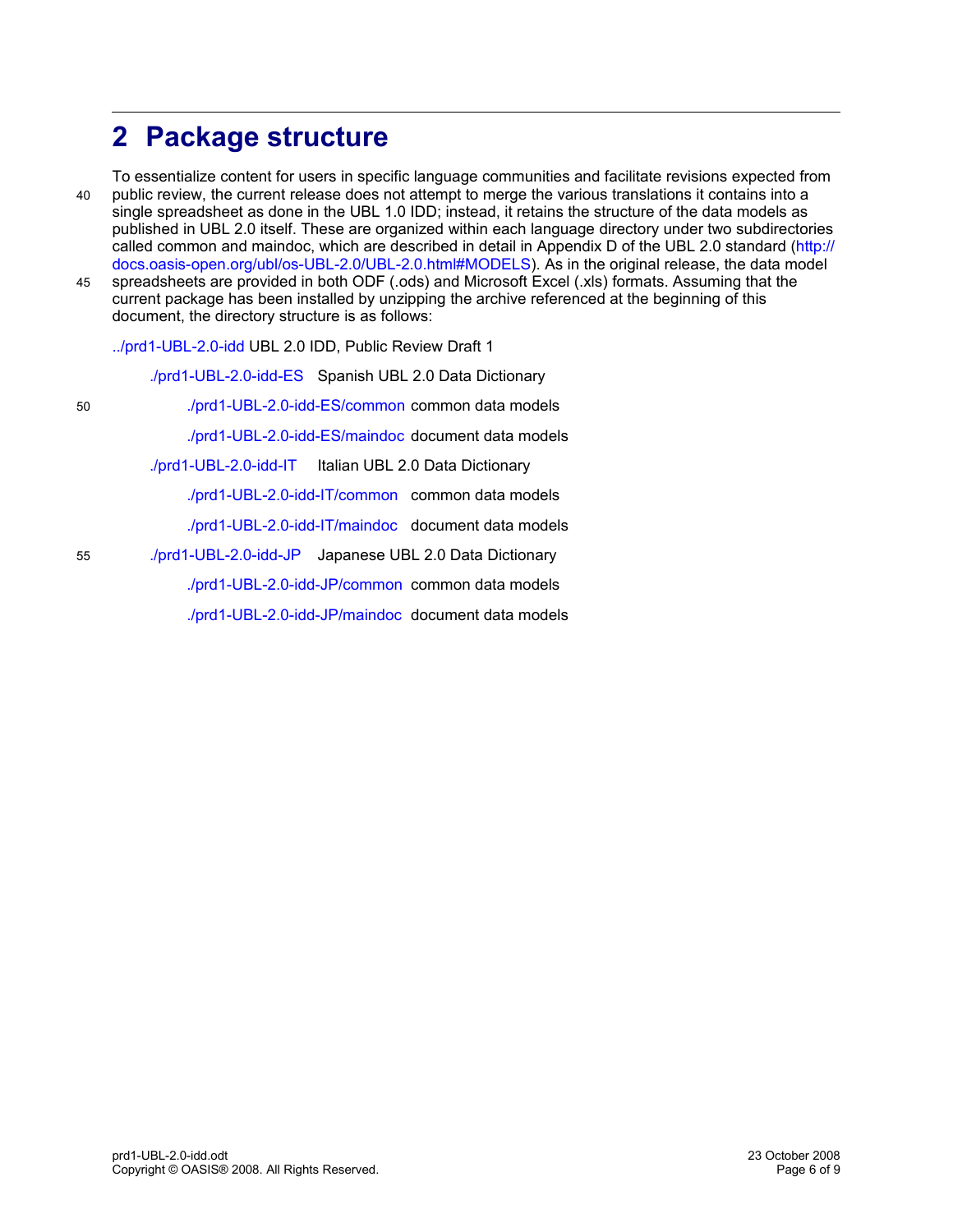## **3 Known issues**

 $60$ 

75

85

In a specification the size of UBL 2.0, perfection is a goal that can never be completely achieved but can only be approached asymptotically over the course of many revisions. Subsequent translations of such specifications bear the additional burden of faithfully reflecting the content of the source document, even when such content has by then been discovered to be incorrect.

Extensive corrections to the more than 1900 English-language definitions in the UBL 2.0 Standard were published in April 2008 as the UBL 2.0 Update Package (known formally as UBL 2.0 Errata 01), which

- can be found as a downloadable zip file at<http://docs.oasis-open.org/ubl/os-UBL-2.0-update-delta.zip> along with instructions for applying the update to the original 2.0 release. The version of UBL created by applying the update according to the instructions can be found at [http://docs.oasis-open.org/ubl/os-UBL-](http://docs.oasis-open.org/ubl/os-UBL-2.0-update/)[2.0-update/.](http://docs.oasis-open.org/ubl/os-UBL-2.0-update/) It is the revised definitions contained in the ./mod directory of this updated version [\(http://docs.oasis-open.org/ubl/os-UBL-2.0-update/mod/\)](http://docs.oasis-open.org/ubl/os-UBL-2.0-update/mod/) and copied in the schemas generated from 65
- these models that are translated in the present release. It should be noted that none of the changes to the data models made in the update affect the mechanical operation of software implementing the original UBL 2.0 schemas; the corrections apply only to data definitions and metadata. 70

As might be expected, the translation process itself has discovered (and will no doubt continue to discover) further corrections that will need to be made to the already updated data models. To maintain the distinction between the *normative* originals and the *informative* translations, such corrections will *not* be made to the translations pending the inclusion of the corrections in some future revision of UBL itself but will rather be listed in this sectiion of the IDD. Contracts written to enable the use of UBL documents

between trading partners should point to these corrections as amendments to the definitions specified in UBL 2.0 Update or should reference suitably corrected data dictionaries prepared by the trading partners

themselves.  $80$ 

### **3.1 Corrections as of PRD 01**

Pending as of PRD01 are two sets of comments from the UBL Japanese Localization Subcommittee, a copy of which can be found at [http://lists.oasis-open.org/archives/ubl/200809/msg00000.html.](http://lists.oasis-open.org/archives/ubl/200809/msg00000.html) Dispositions of these comments are recorded in the minutes of the Pacific UBL TC call of 9 September 2008 at [http://lists.oasis-open.org/archives/ubl/200809/msg00008.html.](http://lists.oasis-open.org/archives/ubl/200809/msg00008.html) The first set of comments is still

under discussion (logged on the issues list for UBL 2.1), but it was agreed that the following three comments identify errors that will clearly need to be corrected in UBL 2.1 (the numbers here reference the message from the JPLSC cited above):

### **2. (1) Cardinality of Consignment (ASBIE) in Shipment (ABIE) in UBL Common Library**

The ASBIE named Consignment in the Shipment ABIE in the UBL Common Library has a cardinality of 1 (i.e., it is required). It should instead be optional (i.e., 0..n), because the relationship of Shipments to Consignments can be one to one, many to one, one to many, or many to many. See [http://lists.oasis-open.org/archives/ubl/200801/msg00016.html.](http://lists.oasis-open.org/archives/ubl/200801/msg00016.html) 90

### **2. (2) The definition of PayerReference in RemittanceAdvice**

The definition of PayerReference (BBIE) in RemittanceAdvice says "An internal reference to the Payer's order for payment." This should be "An internal reference to the Payer for payment." 95

### **2. (3) The definition of AccountingCost**

100

In the Update Package, the definition of the BBIE AccountingCost in the Order document was changed from "The Buyer's accounting code applied to the Order as a whole, expressed as text." to "The Buyer's accounting cost centre applied to the Order as a whole, expressed as text." This change (modified as appropriate) was entered in the Common Library and several other documents, but failed to be made in the following: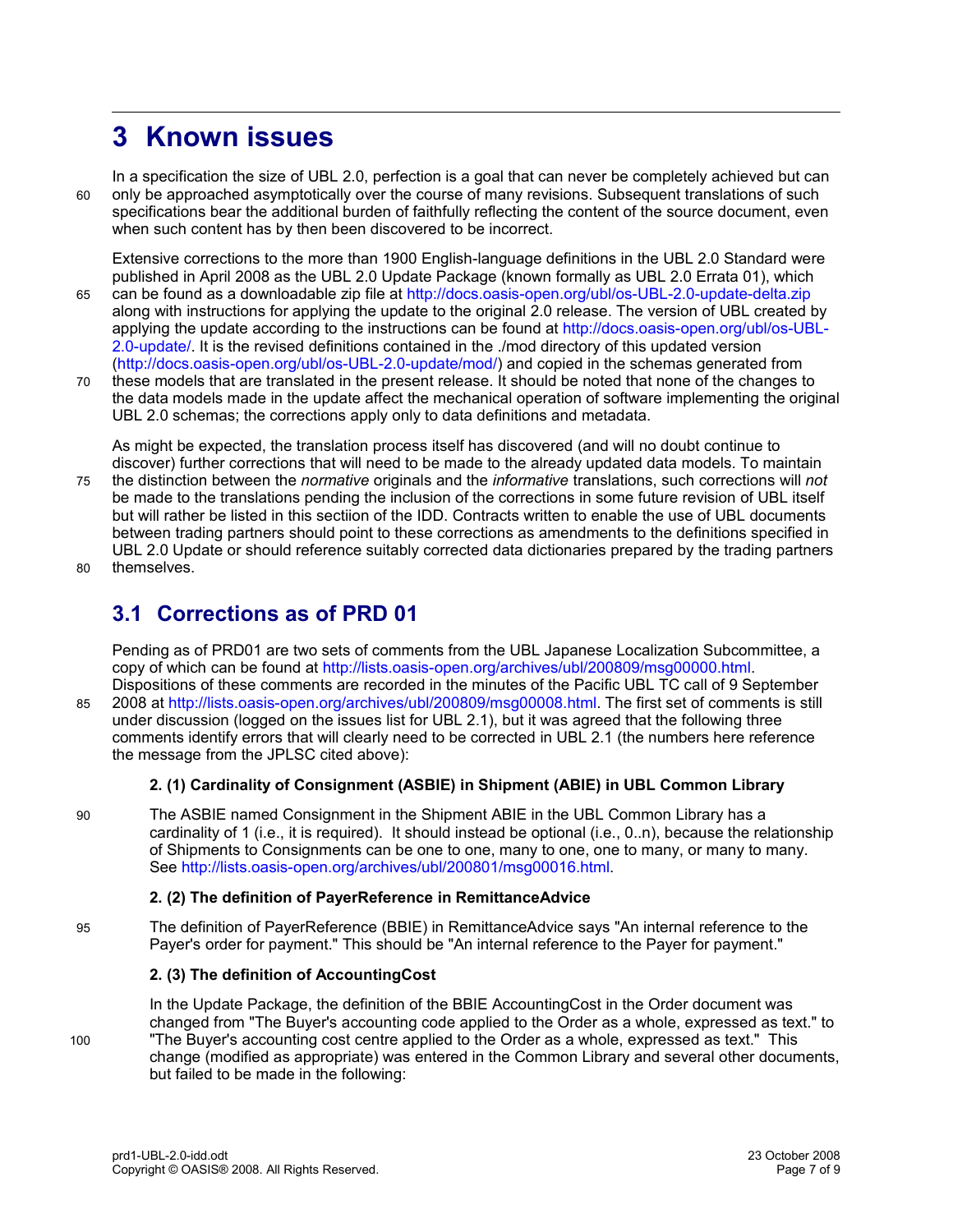| 105 | CreditNote<br>DebitNote<br>OrderChange<br>OrderResponse                             |
|-----|-------------------------------------------------------------------------------------|
| 110 | OrderResponseSimple<br>Reminder<br><b>SelfBilledCreditNote</b><br>SelfBilledInvoice |
|     |                                                                                     |